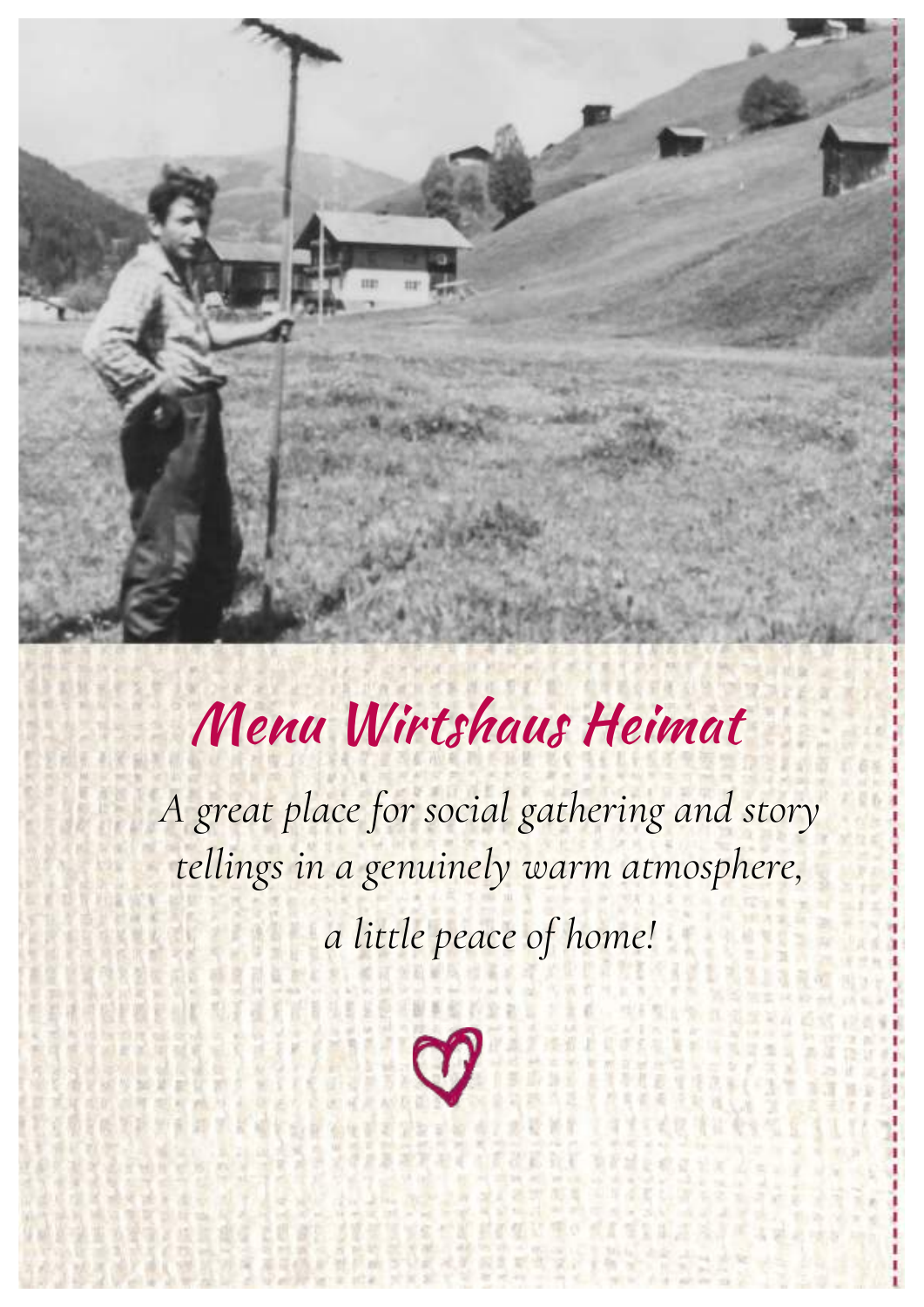## A heartly welcome to our tavern!

Marianne, Daniel and Angelina with Luis and our Liebe Heimat Team

Austrian kitchen with regional products

Homemade products and lamb from our own agriculture

Heimat Hutessen (special kind of Fondue) on reservation







 $\varphi$ 

თ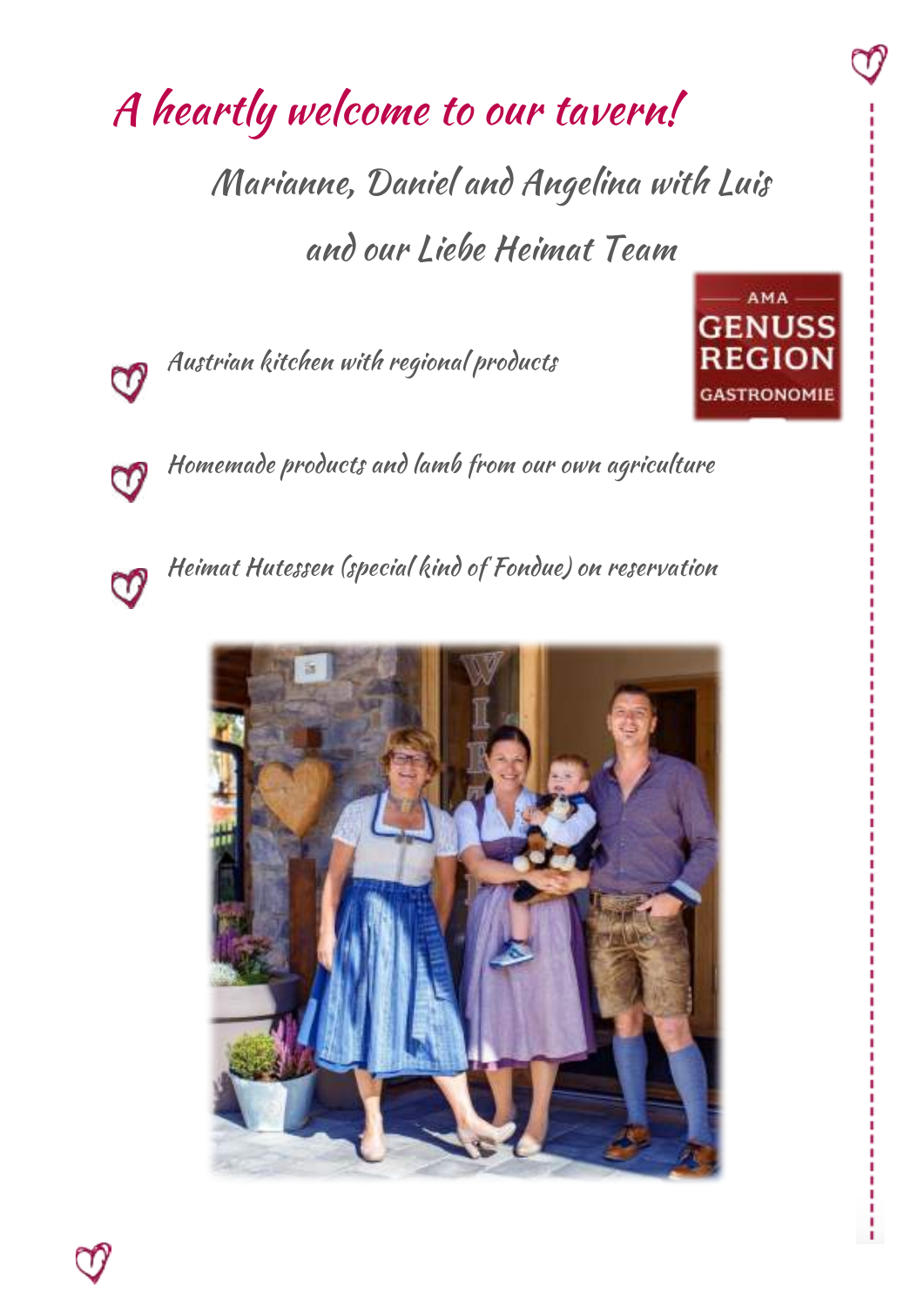## To satisfy that growing hunger

| Marinated beef salad<br>homemade herbs bread                                          | € | 7,40             |
|---------------------------------------------------------------------------------------|---|------------------|
| Weißwürstl<br>pretzel   mustard                                                       | € | 7,40             |
| <b>W</b> Homemade garlic baguette                                                     | € | 3,80             |
| Tasty soups                                                                           |   |                  |
| Beef broth<br>sliced pancakes with mountain herbs                                     | € | 5,10             |
| $\Psi$ "Heimat" hay cream soup<br>"Räucherschotten" spicy cheese   croutons           | € | 5,30             |
| Crispy and healthy                                                                    |   |                  |
| <b>With honey marinated sheep cheese</b><br>beetroot   field salad   herbs mayonnaise | € | 12,50            |
| <b>V</b> Smoked salmon tartar from the alps<br>homemade herbs bread   lime-mayonnaise |   | $\epsilon$ 13,40 |
| Grain coated baked mountain cheese<br>colourful leaf salad I cranberry sauce          | € | 13,50            |
| Small mixed salad                                                                     | € | 4,70             |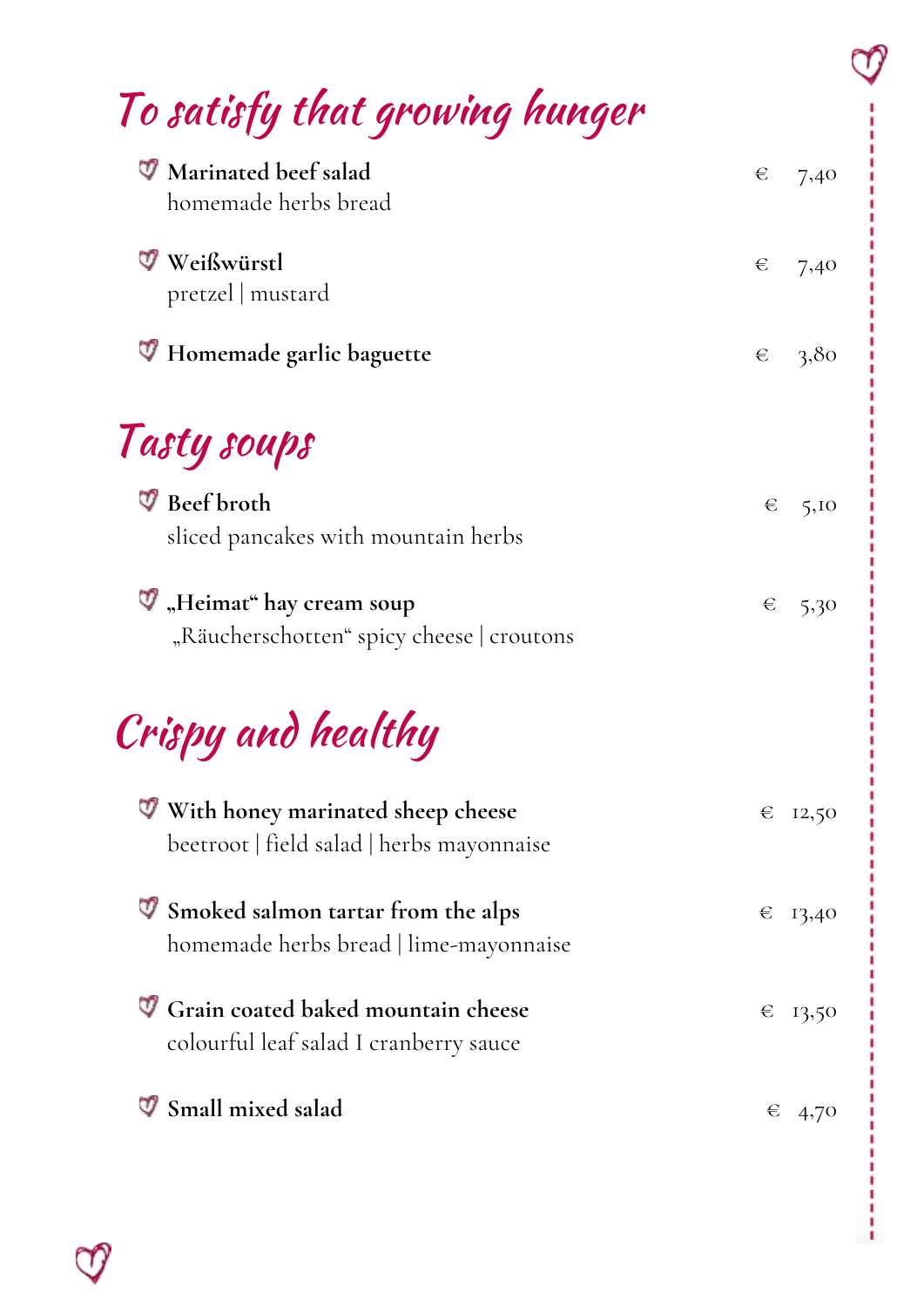## Our tavern classics

| Heimat Cordon Bleu<br>filled with bacon, onions, mushrooms and mountain cheese<br>homemade baked potatoes   cranberry sauce | $\in$ 17,50 |
|-----------------------------------------------------------------------------------------------------------------------------|-------------|
| Heimat spare ribs<br>corn on the cob   baked potatoes I homemade BBQ dip                                                    | $\in$ 16,40 |
| <sup>T</sup> Prime boiled beef<br>beef broth   roast potatoes   cream spinach   apple horse radish                          | € 19,10     |
| Roast pork<br>pretzel dumplings   pickled cabbage   gravy                                                                   | $\in$ 17,80 |
| V "Surschnitzel" - sour marinated Schnitzel from pork<br>potato salad   cranberry sauce                                     | € 16,90     |
| Grilled chicken breast<br>rice with herbs   grilled vegetables   mountain cheese sauce                                      | $\in$ 18,90 |

#### Heimat Hutessen - special kind of Fondue

#### (advance booking required)

**from 2 persons per person**  $\in$  **23,00** 

3 kinds of meet (pork, beef, chicken) served with hay potatoes, garlic baguette, salad and different dips

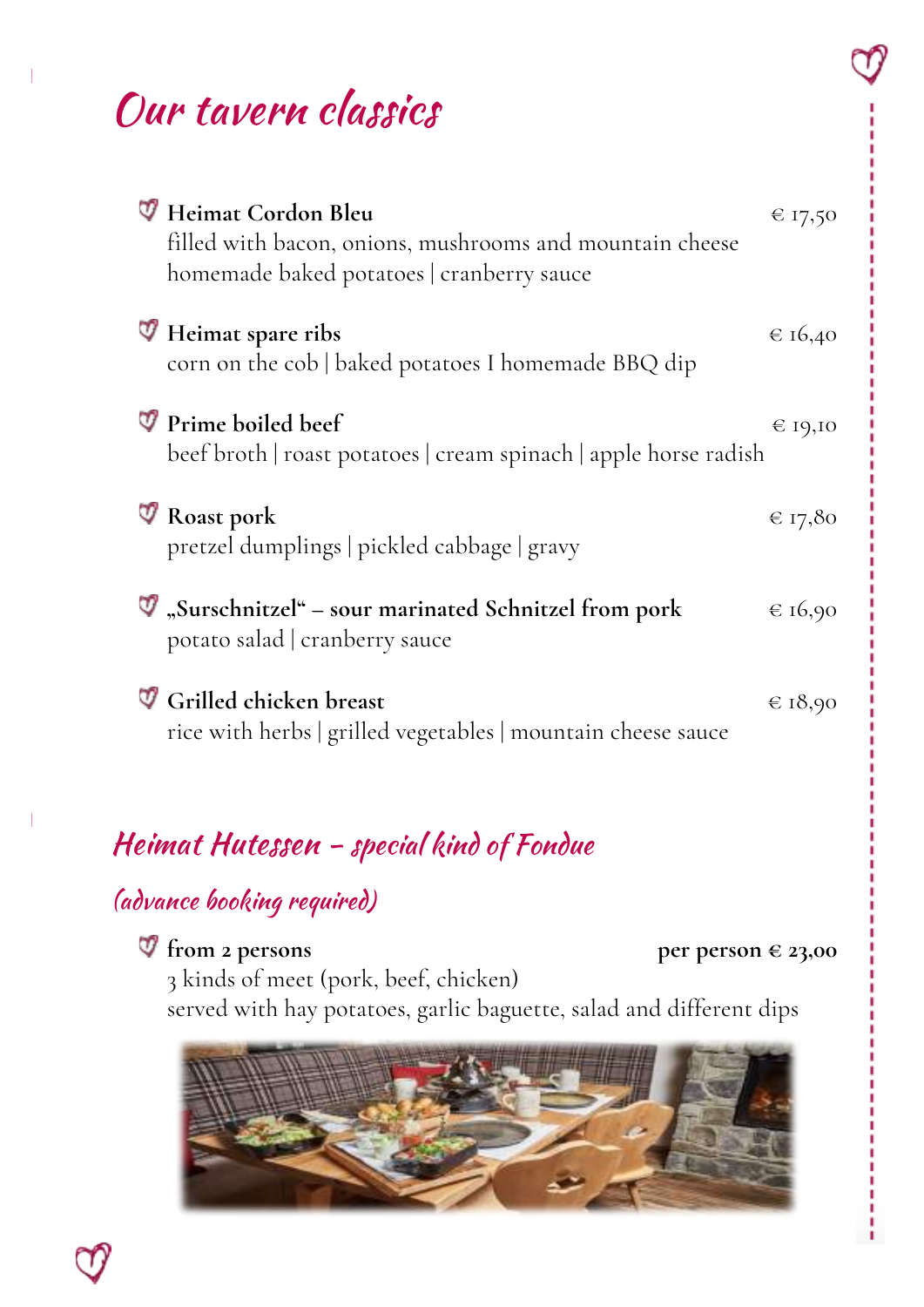## On meadow, water and land



| W "Erdäpfelnidei"                                                                            | $\in$ 12,50 |
|----------------------------------------------------------------------------------------------|-------------|
| fried Gnocchi   pickled cabbage   chives                                                     |             |
| Homemade Ravioli<br>filled with mushrooms and cream cheese<br>white wine sauce   green salad | € 14,90     |
| $\Psi$ Hay potato<br>grilled vegetables sour cream dip with mountain herbs                   | € 10,60     |
| Grilled trout "Müllerin" – from Anton Grundner Leogang<br>lentils   herbs                    | $\in$ 19,80 |

### For our little ones

| <b>Wiener Schnitzel</b> with potatoes | $\epsilon$ 7,90 |
|---------------------------------------|-----------------|
| Chicken breast with rice and gravy    | $\epsilon$ 7,90 |
| <b>V</b> Rice with gravy              | $\epsilon$ 5,90 |
| Grilled sausage with french fries     | $\epsilon$ 6,20 |
| Chicken Nuggets with french fries     | $\epsilon$ 7,40 |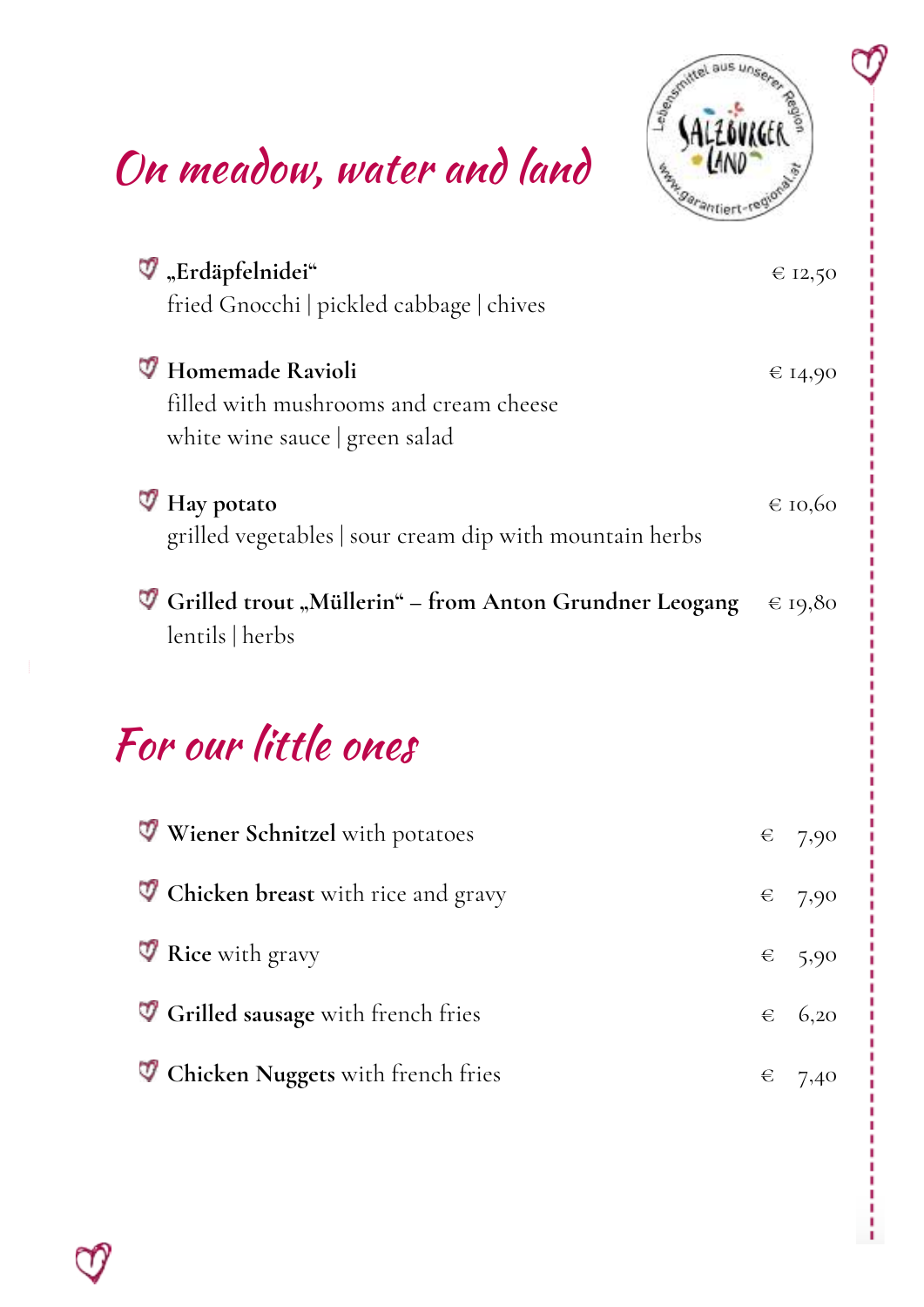## Treats for those with a sweet tooth

| Chocolate mousse variation                                                                                                                  | € | 6,90 |
|---------------------------------------------------------------------------------------------------------------------------------------------|---|------|
| berries ragout                                                                                                                              |   |      |
| $\mathcal{F}$ "Heimat" cake<br>raspberry   lavender   berries ragout                                                                        | € | 5,50 |
| Heimat apple strudel<br>vanilla ice cream   vanilla sauce                                                                                   | € | 6,70 |
| <sup>7</sup> Organic sheep milk ice cream<br>per scoop $\in$<br>from Seegut Eisl Wolfgangsee<br>raspberry - yoghurt<br>blueberry – rosemary |   | 3,80 |
| "Gesalzener Dachstein" (white chocolate, salted peanuts, cranberries)                                                                       |   |      |
| Ice cream                                                                                                                                   |   |      |

| M "Heiße Liebe"                                                     | $\epsilon$ 6,70 |
|---------------------------------------------------------------------|-----------------|
| vanilla ice cream   heated raspberries   whipped cream              |                 |
| $\mathbb Q$ "Coup Danmark"                                          | $\epsilon$ 6,70 |
| vanilla ice cream   heated chocolate sauce   whipped cream          |                 |
| Steirer Eisbecher"                                                  | $\epsilon$ 5,90 |
| vanilla ice cream  pumpkin seed oil   pumpkin seeds   whipped cream |                 |
| <b>W</b> Mixed ice cream                                            | $\epsilon$ 4,90 |
| whipped cream                                                       |                 |
| Ice coffee or ice chocolate                                         | $\epsilon$ 6.10 |
| whipped cream                                                       |                 |
|                                                                     |                 |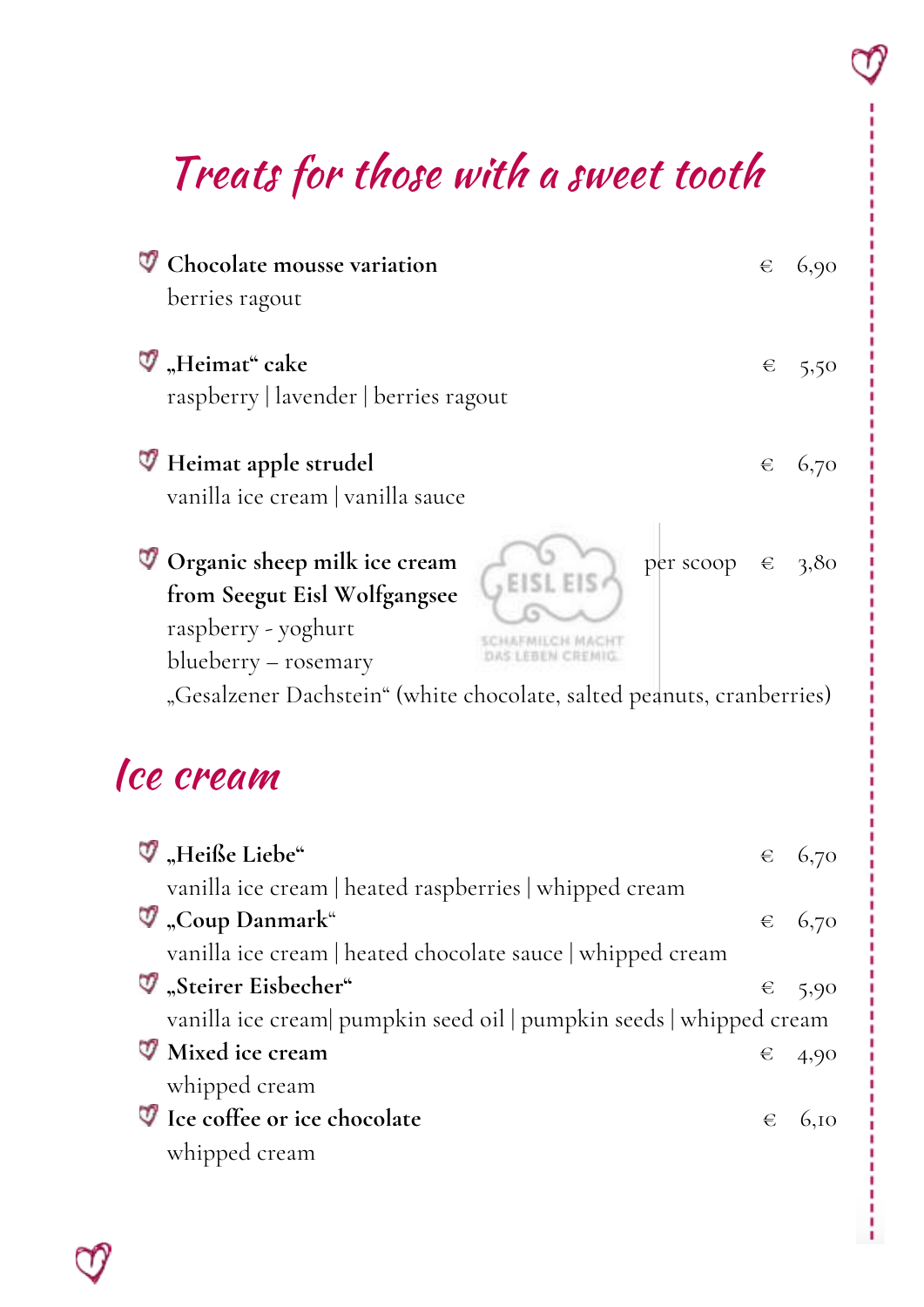

#### HIGH-ENJOYMENT AS THE WHIM TAKES ME Whether heady and spicy or effervescent-fresh and tasty – the beer specialities of "Augustiner Bräu" offer the perfect taste for everybody.

| "Augustiner Müncher hell" | O <sub>2</sub> | €               | 2,80 |
|---------------------------|----------------|-----------------|------|
|                           | O <sub>2</sub> | €               | 3,90 |
|                           | 0,5            | €               | 5,20 |
|                           | I, O           | € 10,40         |      |
| "Augustiner Edelstoff"    | 0,5            | $\epsilon$ 5,30 |      |
| "Augustiner dark beer"    | 0,5            | $\epsilon$ 5,30 |      |
| Hacker-Pschorr AF         | 0,5            | €               | 5,10 |
| Hopf wheat beer           | O <sub>2</sub> | $\in$           | 3,90 |
|                           | 0,5            | €               | 5,20 |
| Hopf wheat beer dark      | 0,5            | €               | 5,20 |
| Hopf wheat beer AF        | 0,5            | $\epsilon$ 5,10 |      |
| Augustiner "Radler"       | O <sub>2</sub> | €               | 3,90 |
|                           | 0,5            | €               | 5,20 |
|                           |                |                 |      |

Beer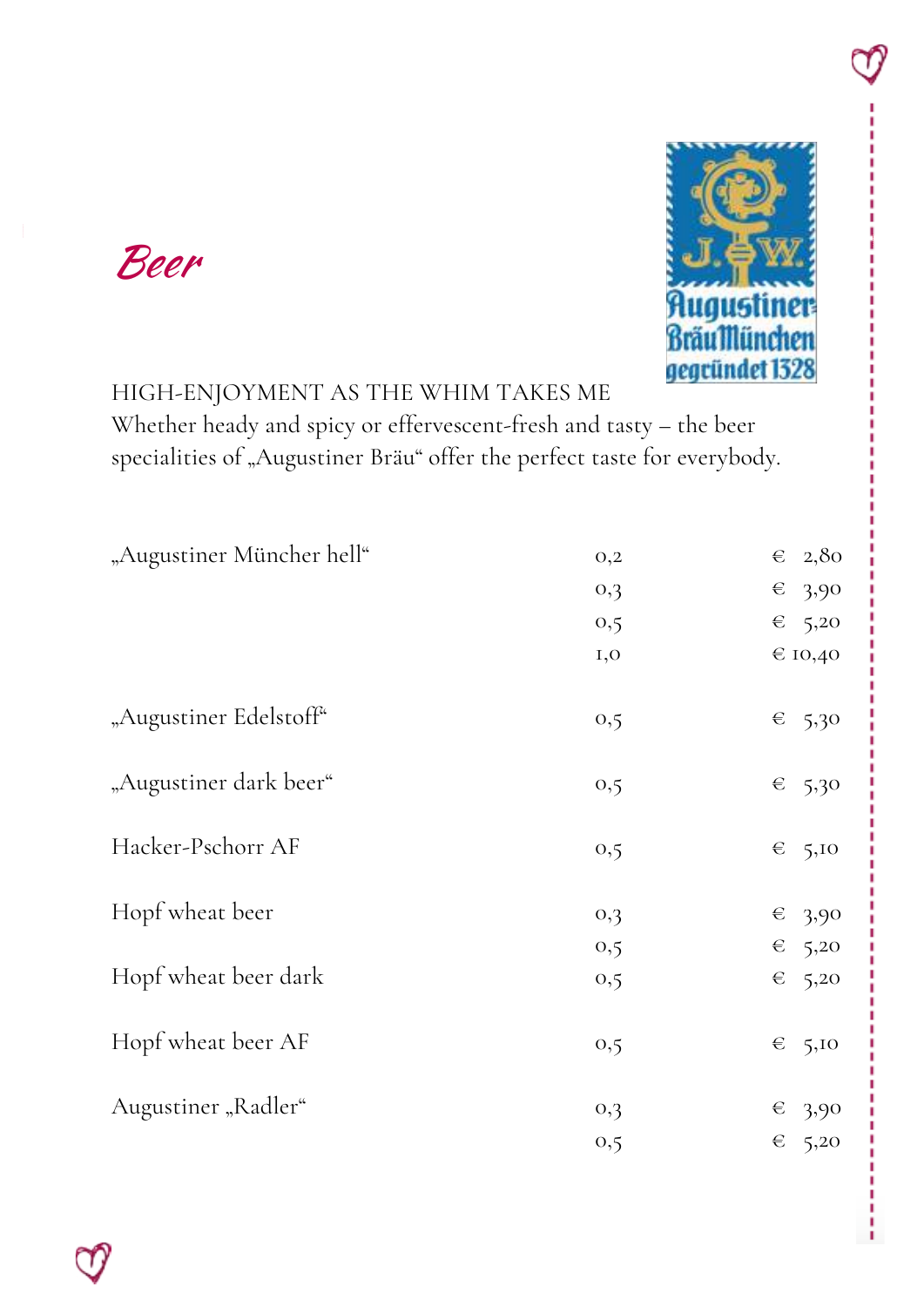#### Non alcoholic drinks

| Cola, Fanta, Sprite                               | 0,25           | $\in$ 3,10 |
|---------------------------------------------------|----------------|------------|
| Almdudler                                         | 0,33           | $\in$ 3,70 |
| Cola Light                                        | 0,33           | $\in$ 3,70 |
| Organic juices from Niglbauer and Winzerei Krems: |                |            |
| Apple, apricot, grape juice                       | 0,25           | $\in$ 3,10 |
| Vöslauer mineral water                            | 0,33           | $\in 2,90$ |
|                                                   | 0,75           | $\in$ 4,90 |
| Fentimans Tonic Water                             | 0,125          | $\in$ 3,50 |
| Fentimans "Rose water sparkling"                  | 0,125          | $\in$ 3,50 |
| Red Bull                                          | O <sub>2</sub> | 6,3,90     |
| Homemade iced tea                                 | 0,4            | $\in$ 3,90 |
| Homemade elderflower juice                        | O,4            | $\in$ 3,80 |
| Granggn-Wossa                                     | 0,4            | $-3,90$    |
| (water with cranberries)                          |                |            |

Sparkling

**Heimat Spritzer € 4,60** Hugo  $\epsilon$  4,60 Aperol Spritzer  $\epsilon$  4,80 House sparkling wine  $\epsilon_{4,40}$ 

п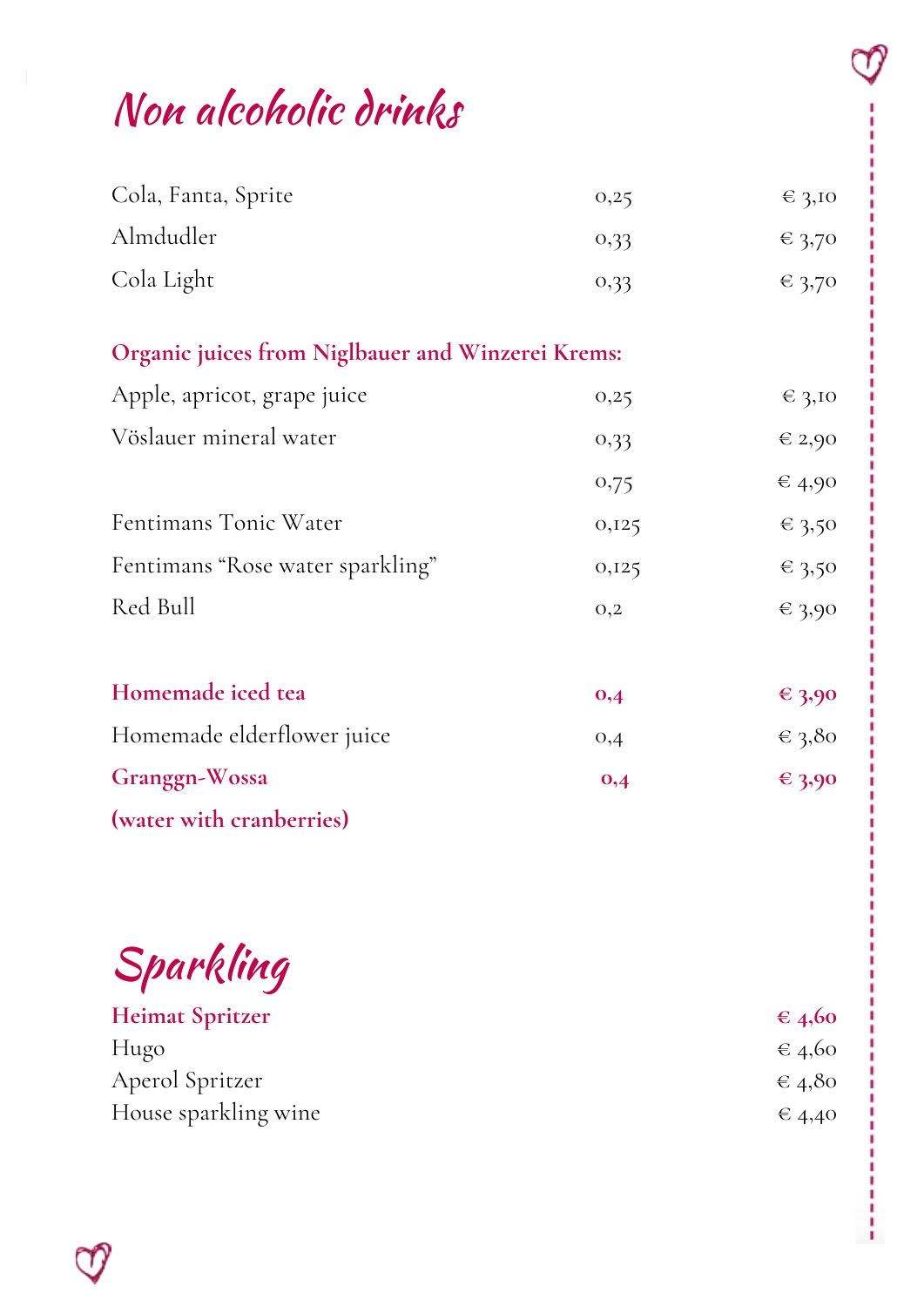### White wine

| Chardonnay<br>Weingut Unger, Halbturn, Burgenland                        | 1/8 | €4,30  |
|--------------------------------------------------------------------------|-----|--------|
| <b>Gemischter Satz</b><br>Weingut "Krug" Thermenregion, Niederösterreich | 1/8 | €4,30  |
| Grüner Veltliner<br>Winzerei "Krems"                                     | 1/8 | € 3,90 |
| White wine "Spritzer"                                                    |     | € 3,50 |
| Red wine                                                                 |     |        |
| Zweigelt DAC<br>Weingut "Jacky Klein" Andau, Burgenland                  | 1/8 | €4,30  |
| <b>Cuvée Classic</b><br>Weingut Scheiblhofer, Andau, Burgenland          | 1/8 | €4,30  |
| Zweigelt<br>Weingut "Zwickel"                                            | 1/8 | € 3,90 |
| Red wine "Spritzer"                                                      |     | € 3,50 |

### Bottled wine you can find in our wine menu.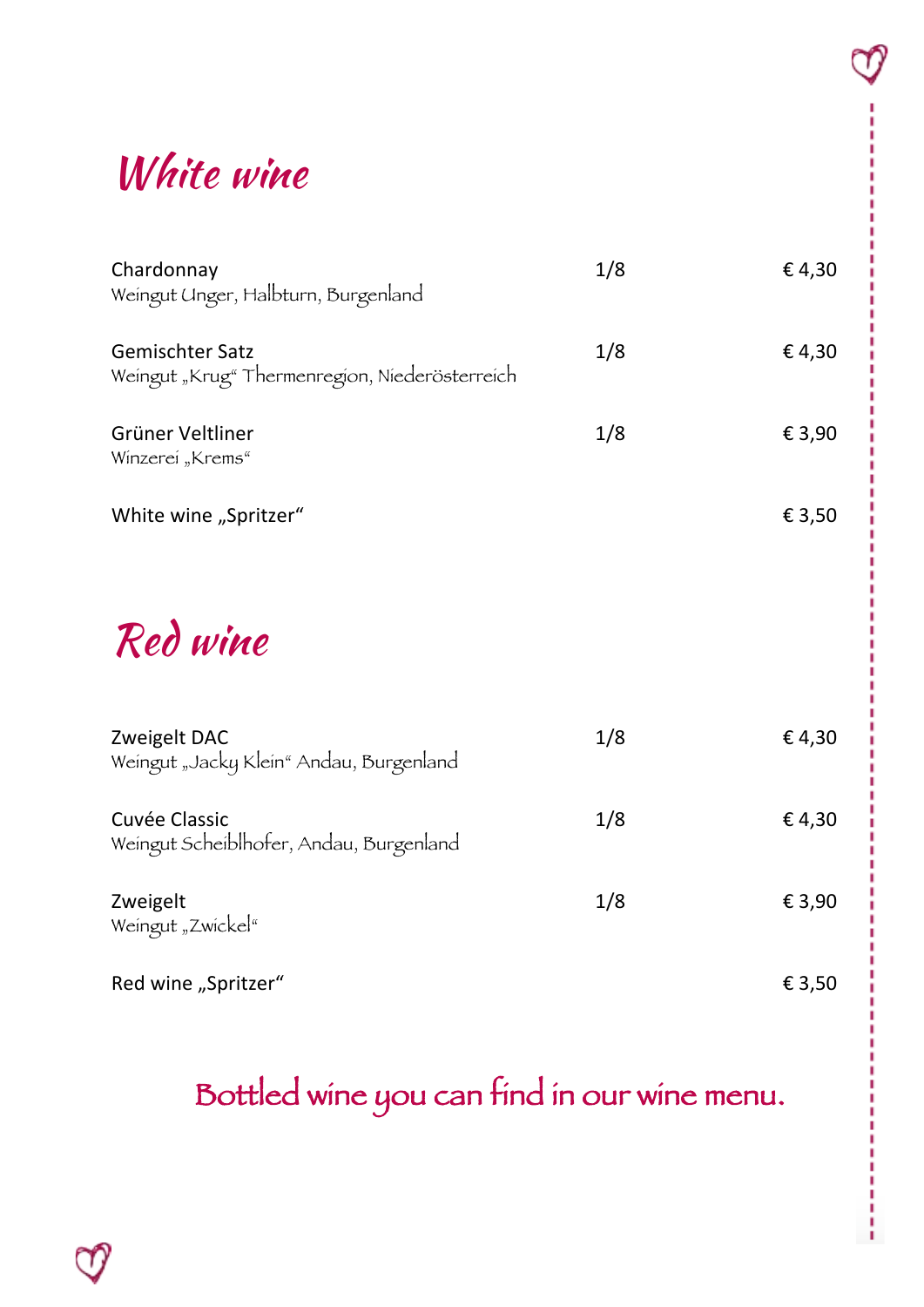

| Coffee          | € 3,10 |
|-----------------|--------|
| Cappuccino      | € 3,50 |
| Latte Macchiato | € 3,90 |
| Espresso        | € 2,60 |
| Double Espresso | € 3,90 |
|                 |        |

# Organic teas | Chiemgauer Tea manufactory)

| <b>Schwarzer Louis / black tea</b>                                  | € 3,80 |
|---------------------------------------------------------------------|--------|
| Basischer Leo   herbal tea with red beet, fennel, rosemary          | € 3,80 |
| Miade Moni   herbal tea with melissa and mint                       | € 3,80 |
| G'schamige Camilla / camomile tea                                   | € 3,80 |
| Greana Simmal / green tea                                           | € 3,80 |
| <b>Scheene Leni</b>   fruits tea with raspberries and forest fruits | € 3,80 |
| <b>Spritziga Quirin</b>   fruits tea with pomegranate and mango     | € 3,80 |
| <b>Zirkustee</b>   kids tea - vanilla strawberry and raspberry      | € 3,80 |